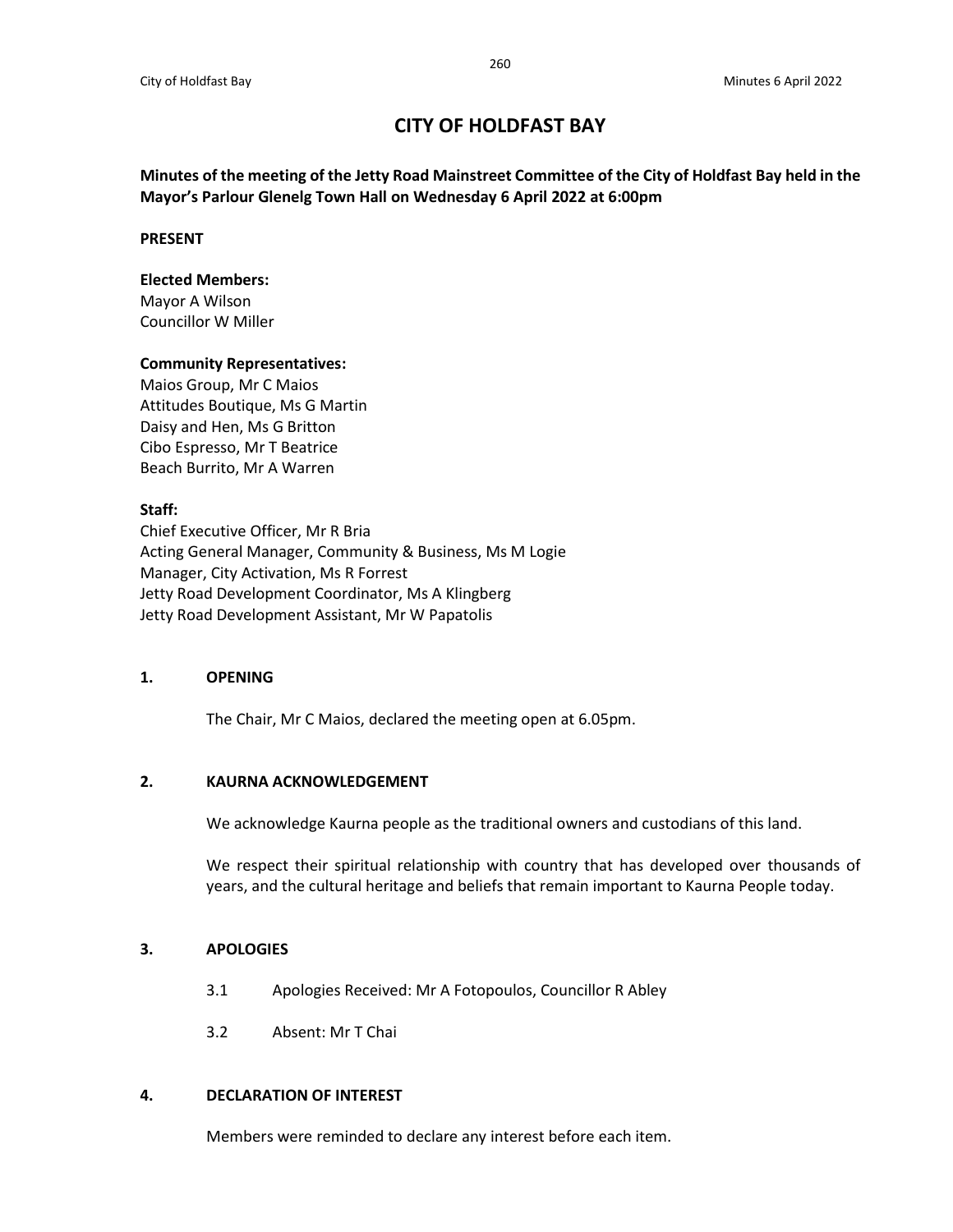# **Motion**

**That the minutes of the Jetty Road Mainstreet Committee held on 2 March 2022 to be taken as read and confirmed.**

Moved A Warren, Seconded T Beatrice **Carried**

# **6. QUESTIONS BY MEMBERS**

- **6.1 Without Notice:** Nil
- **6.2 With Notice:** Nil
- **7. MOTIONS ON NOTICE:** Nil
- **8. PRESENTATION:** Nil

# **9. REPORTS/ITEMS OF BUSINESS**

9.1 JRMC Committee Vacancies (Report No: 96/22)

The Jetty Road Mainstreet Committee (JRMC) comprises of 11 members who are a mix of the Glenelg Tourism Precinct (Jetty Road, Glenelg) traders, landlords and Elected Members of Council. Traders and landlords within the boundaries of the Jetty Road, Glenelg precinct who contribute to the separate rate levy are invited to nominate for a position on the Jetty Road Mainstreet Committee.

The current committee term is 1 April 2021 – 31 March 2023. Two resignations have been received resulting in two committee vacancies. Nominations to fill the vacancies will be open from 11-22 April. Post the closing day a selection panel will then make recommendations to Council as to the appointment of the committee members for consideration and appointment by the Council at the 24 May Council meeting.

# **Motion**

**That the Jetty Road Mainstreet Committee:**

- **Thanks to Mr D.Elmes and Mr G.Watson for their contribution the Jetty Road Mainstreet Committee.**
- **Endorse calling for nominations to fill the two vacant positions.**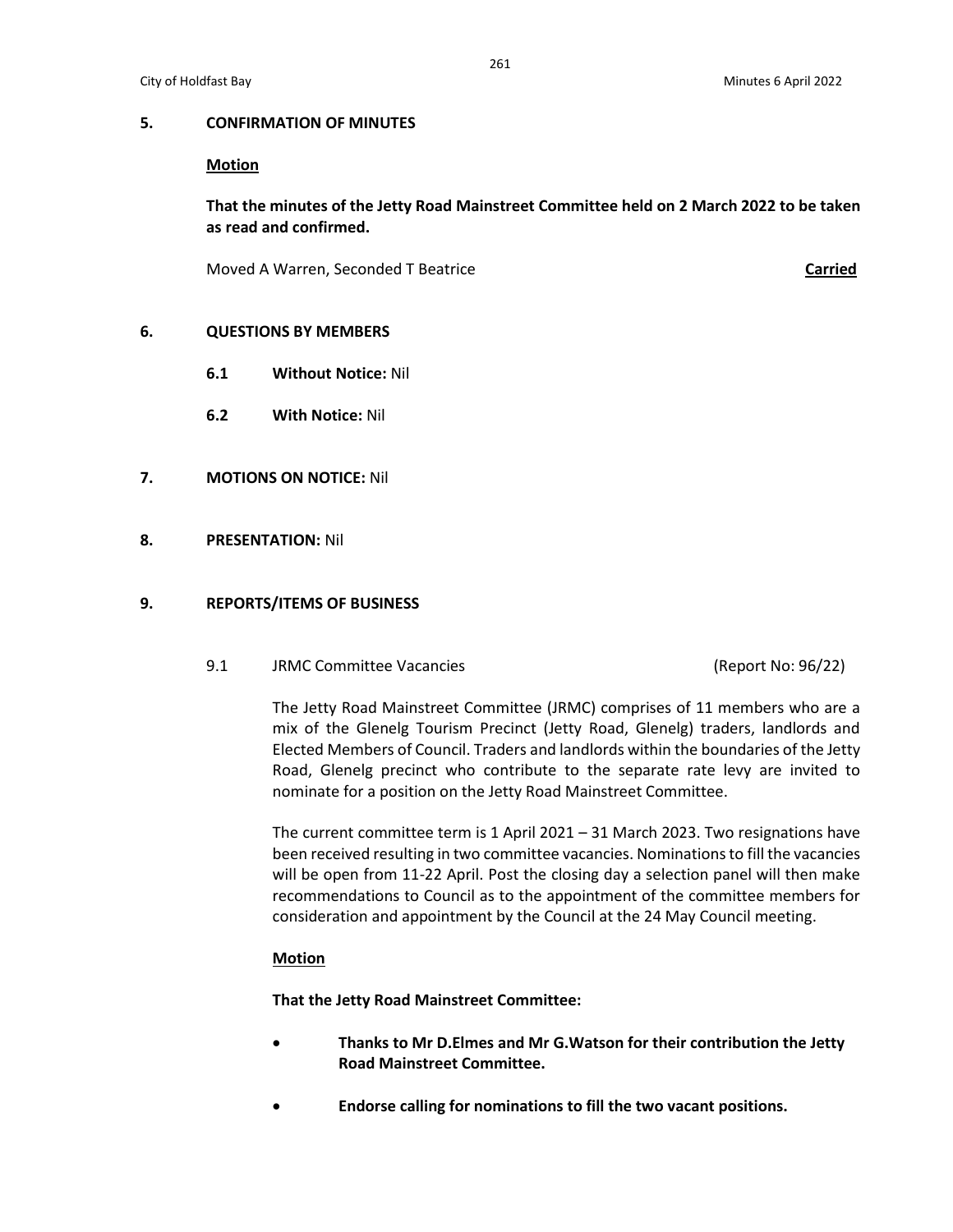**Endorse Councillor Miller and Mr C Maios, JRMC Chair to the selection panel in accordance with the JRMC Terms of Reference**

Moved G Martin, Seconded T Beatrice **Carried**

9.2 Monthly Finance Report (Report No: 89/22)

The Jetty Road Mainstreet Committee February 2022 variance report is presented for information of the members of the Jetty Road Mainstreet Committee

#### **Motion**

### **That the Jetty Road Mainstreet Committee note this report.**

Moved A Warren, Seconded Councillor Miller **Carried**

9.3 Jetty Road Events Update (Report No: 90/22)

JRMC in partnership with the City of Holdfast Bay are responsible for implementing and managing a variety of major events to support economic stimulus in the precinct in accordance with the annual marketing and business plan. This report provides an overview of upcoming events.

### **Motion**

### **That the Jetty Road Mainstreet Committee note this report.**

Moved G Britton, Seconded T Beatrice **Carried**

9.4 Marketing Update (Report No: 91/22)

The report provides an update on the marketing initiatives undertaken as outlined by the Jetty Road Mainstreet Committee 2021 Marketing Plan and initiatives aligned to the delivery of the Jetty Road Glenelg Retail Strategy 2018-2022.

### **Motion**

### **That the Jetty Road Mainstreet Committee note this report.**

Moved Councillor Miller, Seconded T Beatrice **Carried**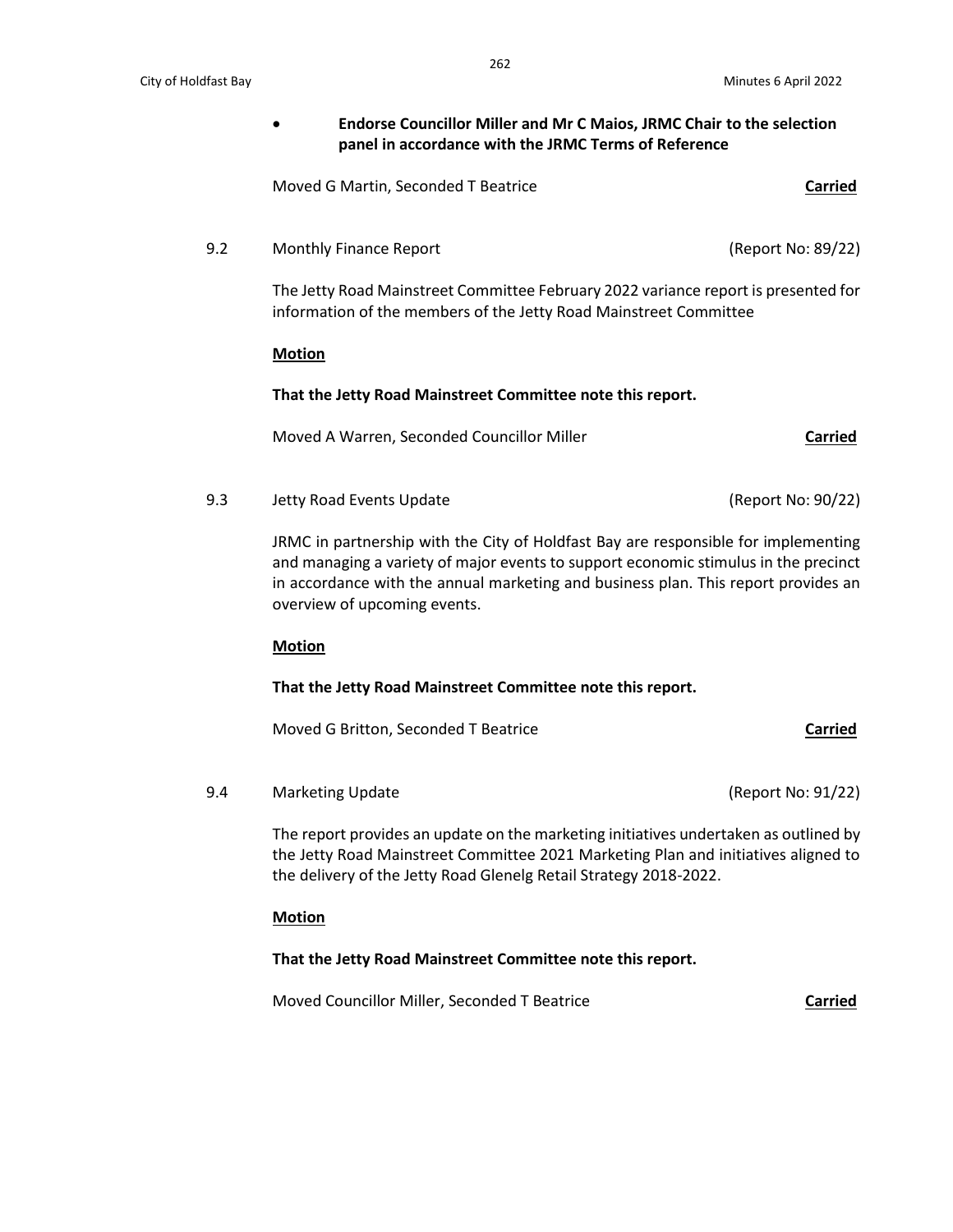Mainstreet SA is South Australia's dedicated mainstreet organisation focused on professional development, celebration and network-building of mainstreet makers. Mainstreet SA delivers a range of events and activities to build relationships, activate, educate and celebrate leadership in mainstreet creation. The Jetty Road Mainstreet Committee is a current financial member of Mainstreet SA.

#### **Motion**

**That the Jetty Road Mainstreet Committee endorse Ms G Britton and Councillor Miller as the JRMC representatives to attend the 2022 Mainstreet SA conference in June.**

Moved G Martin, Seconded A Warren **Carried**

9.6 Jetty Road Lighting Update (Report No: 93/22)

The Jetty Road Mainstreet Committee approved the installation of bud lighting around trees along Jetty Road and around the palm trees in Moseley Square in 2020 to improve the night time appeal and aesthetic in the precinct. The initiative aligns to the delivery of the Jetty Road Glenelg Retail Strategy 2018-2022. This report provides an update on the lighting project.

### **Motion**

**That the Jetty Road Mainstreet Committee note this report and investigate costing options of additional bud lighting for the trees on Jetty Road and options for festoon lighting and bud lighting of trees in laneways.**

Moved A Warren, Seconded T Beatrice **Carried**

9.7 Jetty Road Retail Strategy Review (Report No: 94/22)

A four year Retail Strategy for the Jetty Road Mainstreet precinct was developed in 2018. This included a four year action plan, with the implementation of some projects impacted by the COVID-10 pandemic. With the Strategy expiring in 2022, it is timely to review the current strategy, what has been achieved, what has changed and determine the priorities in the new retail and business landscape.

#### **Motion**

**That the Jetty Road Mainstreet Committee endorse \$15,000 to update the Jetty Road Glenelg Retail Strategy as part of the 2022/23 budget.**

Moved G Martin Seconded T Beatrice **Carried**